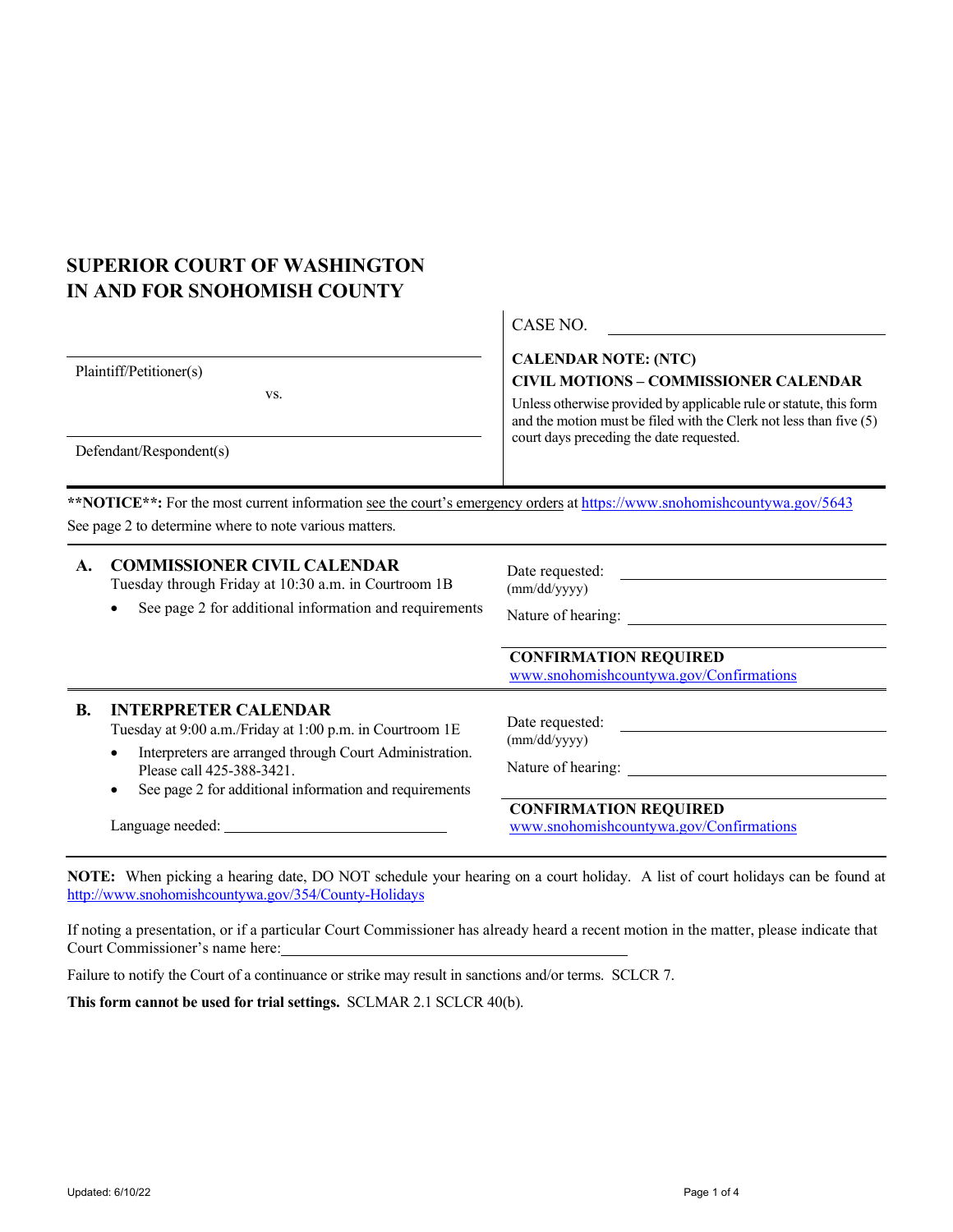## **WHERE TO NOTE VARIOUS MATTERS:**

SEE THE COURT'S MOST RECENT EMERGENCY ORDERS AT<https://www.snohomishcountywa.gov/5643> for information regarding current procedures. For the most current information regarding where to calendar various matters, See Administrative Order 11-22 which can be found here: [Administrative Orders | Snohomish County, WA -](https://www.snohomishcountywa.gov/1354/Administrative-Orders) Official Website (snohomishcountywa.gov).

**COMMISSIONER CIVIL MOTIONS:** Defaults, discovery motions and enforcement thereof {except family law matters}; supplemental proceedings; receiver actions; removal of wills; unlawful detainers; and motions to amend pleadings. Residential Unlawful Detainers for default payment of rent will be heard on a specialty calendar, find the calendar note on the court's website at <https://www.snohomishcountywa.gov/5523> Proposed orders shall be provided to the Court at the time working copies are submitted and in compliance with court rules.

Petitions to Restore Firearms Rights must follow the procedure outlined in the most recent [Emergency Order.](https://www.snohomishcountywa.gov/5643/Emergency-Orders) Only matters not agreed to by the Prosecuting Attorney's Office will be noted for a hearing.

\*\*All other civil motions not addressed above are heard before the Civil Motions Judge\*\*

**INTERPRETER CALENDAR:** Interpreters are arranged by Court Administration at 425-388-3421. Court Administration accepts requests for interpreters from pro se litigants and all attorneys of record. All requestors have an ongoing obligation to provide Court Administration with correct and updated information regarding dates, times and locations of the hearings for which the interpreter is needed. The court requests five (5) days' notice for each hearing when possible. Proposed orders shall be provided to the Court at the time working copies are submitted and in compliance with court rules. Please note if the maximum hearing limit for the calendar is reached, your matter may be continued.

**SPECIAL SET/EXTENDED MOTIONS BEFORE A COMMISSIONER**: Special Set/Extended motions are set by the Commissioner only, not by a party or by counsel. Matters **may** be heard remotely. See below for instructions on how to appear remotely through Zoom. Proposed orders shall be provided to the Court at the time working copies are submitted and in compliance with court rules.

**CONFIRMATION NOTES:** Except for matters set on the Pro Se Dissolution calendar, all matters set on the Judge's Civil Motion Calendar, Presiding Judge's Motion Calendar or Court Commissioner Calendars must be confirmed prior to the hearing. Motions for Summary Judgment set on the Judge's Civil Motions calendar must be confirmed no later than 12:00 noon three (3) court days prior to the hearing; all other motions set on the above calendars must be confirmed no later than 12:00 noon two (2) court days prior to the hearing. During the confirmation window, confirmations are accepted for a 24 hour period beginning at 12:01 p.m. When determining your confirmation deadline, do not count weekends or court holidays. Confirmations can be made online at [www.snohomishcountywa.gov/Confirmations.](http://www.snohomishcountywa.gov/Confirmations) Online confirmations are highly preferred as the confirmation coordinator can respond more efficiently when there are questions or concerns. If you are unable to access the online confirmations webpage, you may call and leave a message with your name, case name, case number, hearing date and time, name of motion and calendar name at 425-388-3587. The Coordinator will not confirm receipt of your phone message and may not be able to answer questions by phone.

All matters specially set on a Judge's personal calendar must be set/confirmed/continued/stricken through the Judge's law clerk. Adoptions, reasonableness hearings and minor settlements are specially set on the Judge's Civil Motions calendar each Monday and are confirmed through the Civil Motions Judge's law clerk. Judge's law clerk contact information is available online at <https://www.snohomishcountywa.gov/1345/Judicial-Officers>

**REMOTE APPEARANCES**: If you have been notified that your hearing is occurring remotely, connect to the Zoom meeting **15 minutes prior to the start time of the hearing**. Once connected, you will be placed in a waiting room until the court admits you into the meeting room for your hearing. Failure to appear may be grounds to strike the hearing or proceed without the participation of any missing party.

#### **Pursuant to CR 16, SCLAR 0.02(e)(4), and Administrative Order 37-20, the recording of any courtroom proceeding, without the express permission of the judicial officer, is strictly prohibited.**

To connect to your hearing via the Zoom application from a computer or tablet, find links to the meetings on the Superior Court Website at: [https://www.snohomishcountywa.gov/5657/Commissioner-Hearings](https://gcc01.safelinks.protection.outlook.com/?url=https%3A%2F%2Fwww.snohomishcountywa.gov%2F5657%2FCommissioner-Hearings&data=02%7C01%7Cbrittany.romero%40co.snohomish.wa.us%7Ce1e8462a259846b5bbb708d83350e049%7C6bd456aabc074218897c4d0a6a503ee2%7C1%7C0%7C637315769733402105&sdata=5ByRV0V6oe2iUQHzkusDHTnlgXM1%2FmTeF5RuMGDw7xk%3D&reserved=0)

To connect to your Zoom hearing via telephone, dial 253-215-8782 or find a more local number on Zoom's website at [https://zoom.us/.](https://zoom.us/) **If you wish to block your phone number from view in the zoom meeting dial \*67 followed by the phone number above.** Follow the prompts by entering the information contained in the table below for the appropriate calendar for your hearing. Make sure to confirm the location of your hearing using the following link before selecting a Zoom meeting from below: [Commissioner Daily Calendars | Snohomish County, WA -](https://www.snohomishcountywa.gov/5659/Commissioner-Daily-Calendars) Official Website (snohomishcountywa.gov)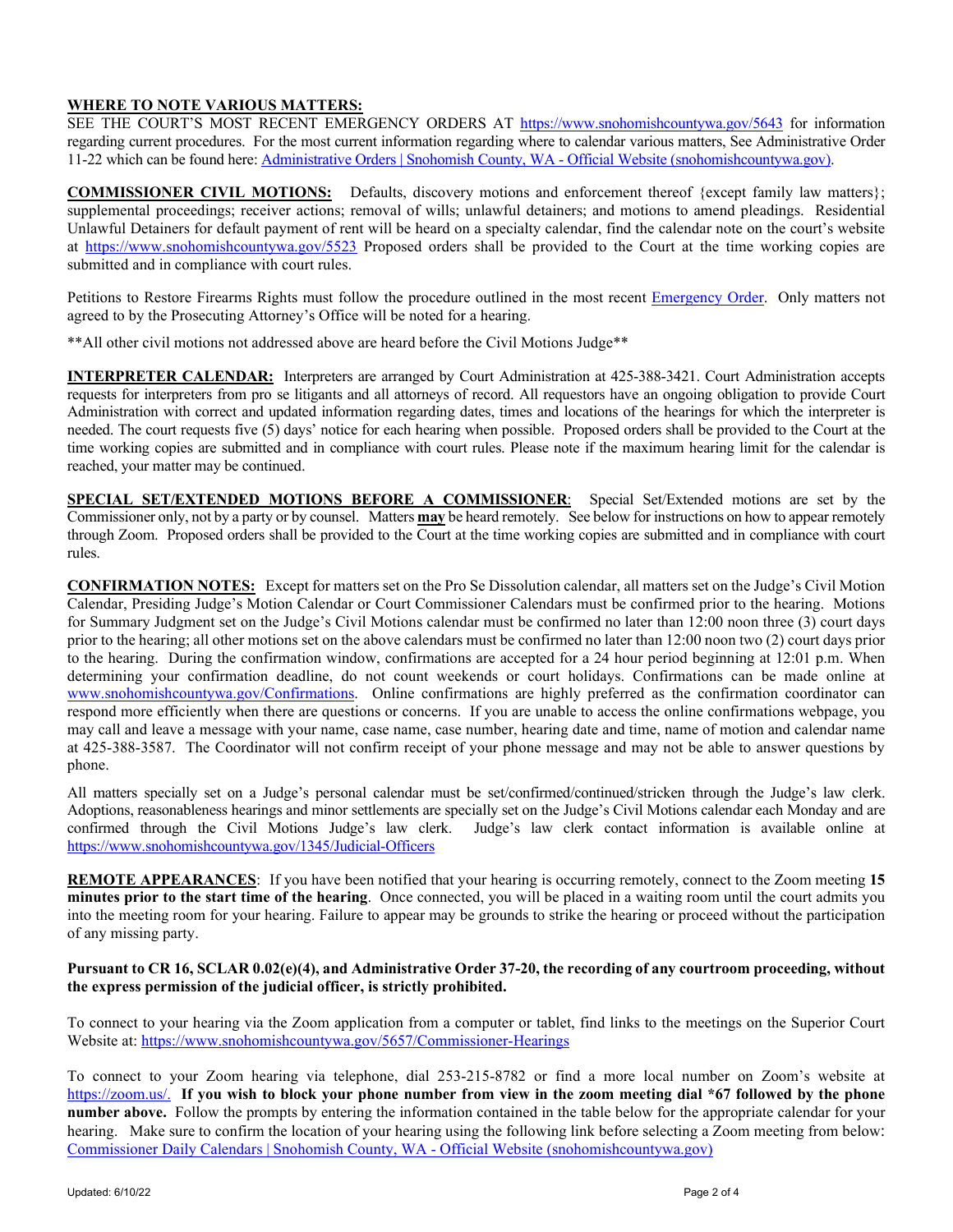If your hearing is **before July 4<sup>th</sup>, 2022**, you must use the applicable link directly below:

| Calendar       | Meeting ID    | Participant ID                | Password |
|----------------|---------------|-------------------------------|----------|
| Special Set 1B | 985 6007 0867 | None, press # only   $112442$ |          |
| Special Set 1C | 969 1121 4224 | None, press # only   $317296$ |          |
| Special Set 1D | 970 5626 6382 | None, press $\#$ only         | 288722   |
| Special Set 1E | 980 9785 6107 | None, press # only $\vert$    | 183908   |

If your hearing is **on or after July 5<sup>th</sup>, 2022**, you must use the applicable link below:

| Calendar                     | Meeting ID   | Participant ID       | Password |
|------------------------------|--------------|----------------------|----------|
| Commissioner Courtroom 1B    | 569 104 5009 | None, press $#$ only | 772071   |
| Commissioner Courtroom 1C    | 307 878 5917 | None, press $#$ only | 821291   |
| Commissioner Courtroom 1D    | 753 915 9763 | None, press $#$ only | 308792   |
| Commissioner Courtroom 1E    | 221 411 0318 | None, press $#$ only | 559533   |
| Commissioner Courtroom DJJC3 | 643 690 6771 | None, press $#$ only | 995624   |

Questions about telephonic appearances should be directed to the following:<br>Confirmations: SSC-HearingConfirmations@snoco.org

Confirmations: [SSC-HearingConfirmations@snoco.org](mailto:SSC-HearingConfirmations@snoco.org)<br>Court Administration: SuperiorCourtAdmin@snoco.org

[SuperiorCourtAdmin@snoco.org](mailto:SuperiorCourtAdmin@snoco.org)

Judge's law clerk contact information is available online at<https://www.snohomishcountywa.gov/1345/Judicial-Officers>

| <b>NOTED BY:</b> | Pro Se:       | Petitioner                  | Respondent           |  |
|------------------|---------------|-----------------------------|----------------------|--|
|                  | Attorney for: | $\Box$ Plaintiff/Petitioner | Defendant/Respondent |  |
|                  |               |                             |                      |  |
| Signature:       |               |                             |                      |  |
| Printed Name:    |               |                             |                      |  |
| WSBA#:           |               |                             |                      |  |
| (If applicable)  |               |                             |                      |  |
| Address:         |               |                             |                      |  |
|                  |               |                             |                      |  |
| Phone Number:    |               |                             |                      |  |
| Email Address:   |               |                             |                      |  |